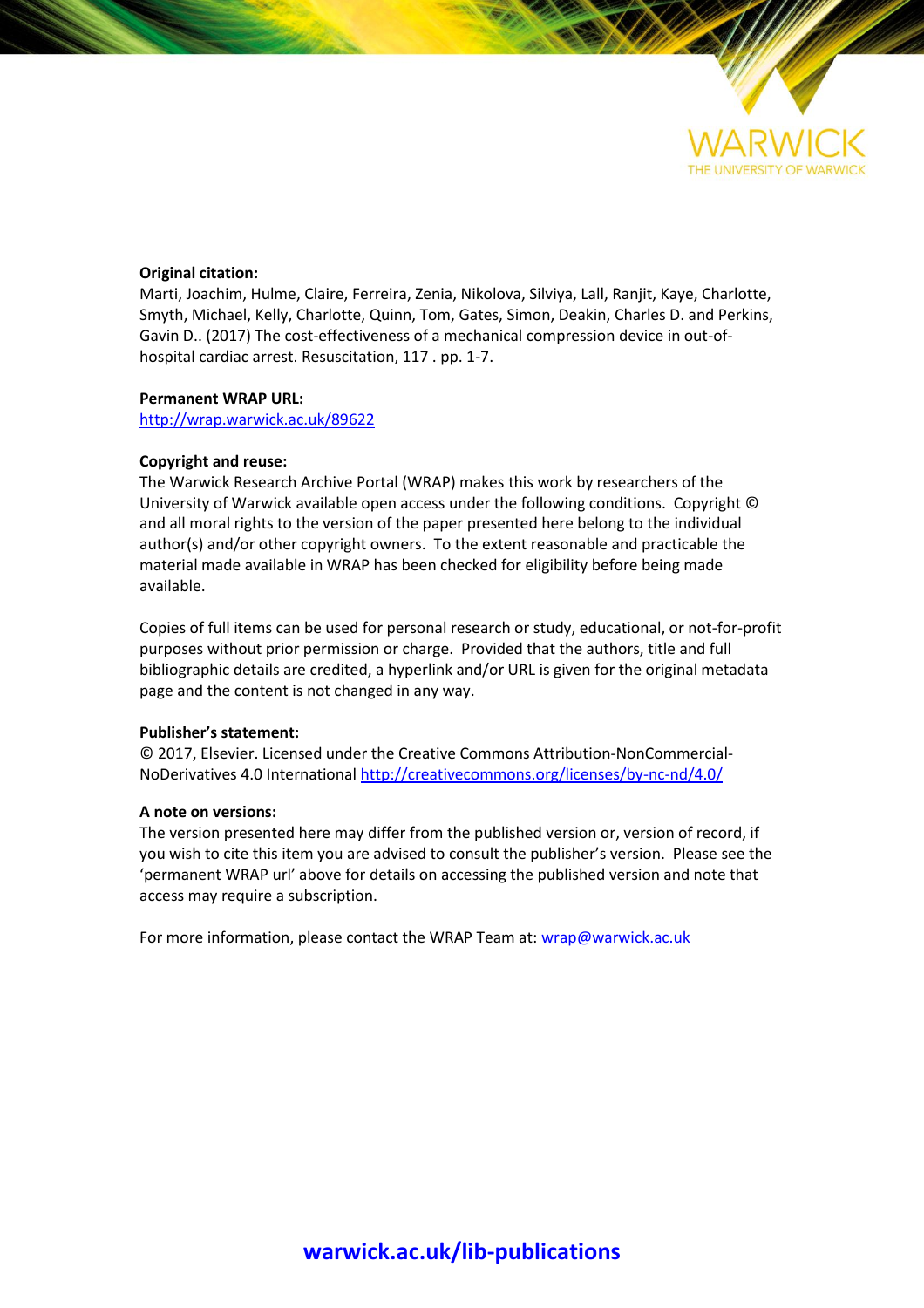# **The cost-effectiveness of a mechanical compression device in out of hospital cardiac arrest**

**Joachim Martia) , Claire Hulmeb) , Zenia Ferreirab) , Silviya Nikolovab) , Ranjit Lallc) , Charlotte**  Kaye<sup>c)</sup>, Michael Smyth<sup>c)</sup>, Charlotte Kelly<sup>b)</sup>, Tom Quinn<sup>d</sup>), Simon Gates<sup>c)</sup>, Charles D Deakin<sup>e) f)</sup>, **Gavin D Perkinsc) g)**

- a) Corresponding author: Joachim Marti, Centre for Health Policy, Institute of Global Health Innovation, Imperial College London, St Mary's Campus, 10<sup>th</sup> Floor QEQM Building, 2 Praed Street, London W2 1NY, UK. Email: j.marti@imperial.ac.uk. Tel: +44 (0) 203 312 5630
- b) Academic Unit of Health Economics, University of Leeds, Charles Thackrah Building, 101 Clarendon Road, Leeds LS2 9LJ, UK
- c) Warwick Clinical Trials Unit, University of Warwick, Coventry, CV4 7AL, UK
- d) Faculty of Health, Social Care and Education, Kingston University London and St. George's, University of London, London, SW17 0RE, UK
- e) South Central Ambulance Service NHS Foundation Trust, Otterbourne SO21 2RU, UK
- f) University Hospital Southampton, Southampton SO16 6YD, UK
- g) Heart of England NHS Foundation Trust, Bordesley Green, Birmingham, B9 5SS, UK

## **Word count**

**Paper: 3,104**

**Abstract: 206**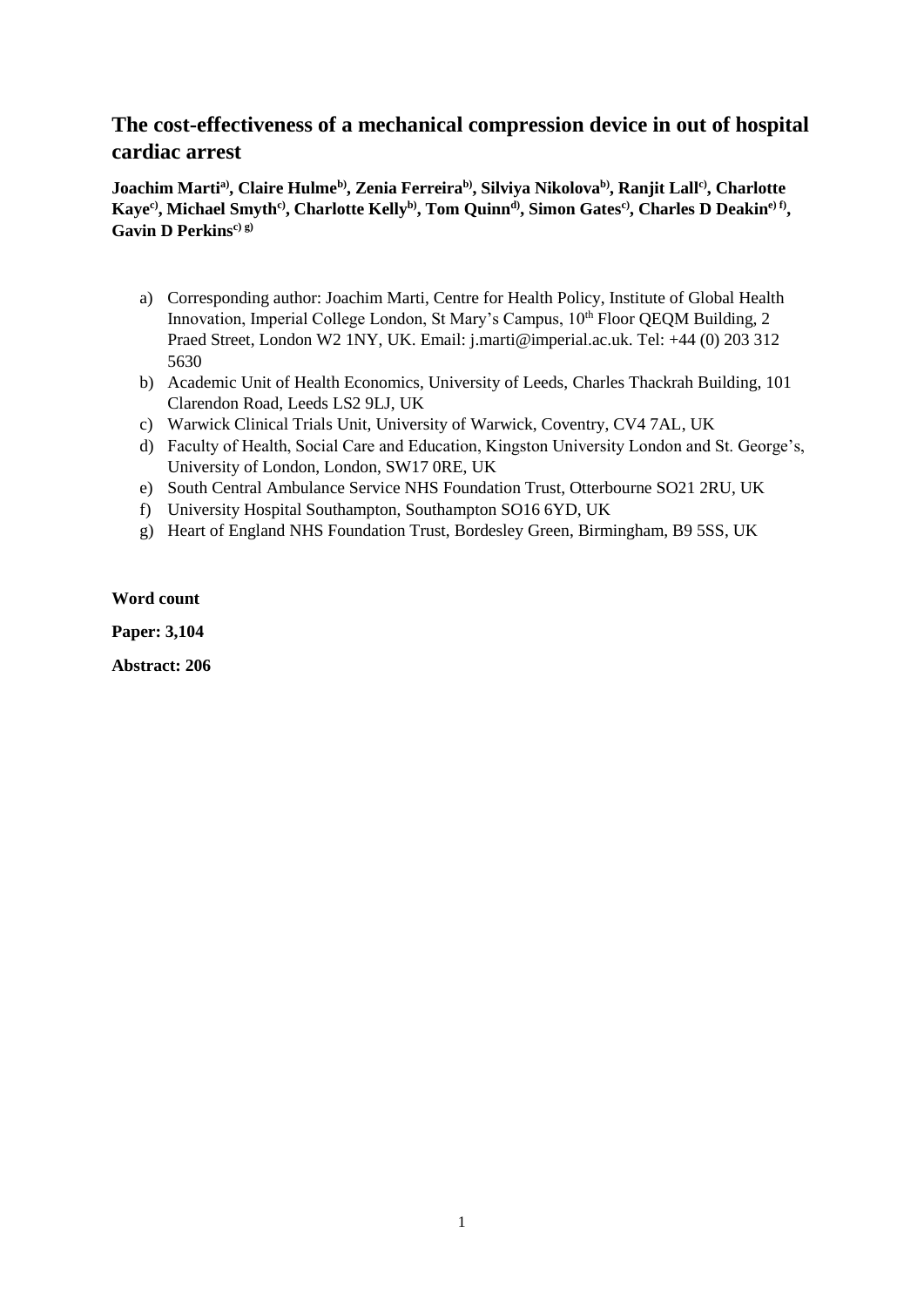### **Abstract**

Aim: To assess the cost-effectiveness of LUCAS-2, a mechanical device for cardiopulmonary resuscitation (CPR) as compared to manual chest compressions in adults with non-traumatic, out-ofhospital cardiac arrest.

**Methods:** We analysed patient-level data from a large, pragmatic, multi-centre trial linked to administrative secondary care data from the Hospital Episode Statistics (HES) to measure healthcare resource use, costs and outcomes in both arms. A within-trial analysis using quality adjusted life years derived from the EQ-5D-3L was conducted at 12-month follow-up and results were extrapolated to the lifetime horizon using a decision-analytic model.

**Results:** 4471 patients were enrolled in the trial (1652 assigned to the LUCAS-2 group, 2819 assigned to the control group). At 12 months, 89 (5%) patients survived in the LUCAS-2 group and 175 (6%) survived in the manual CPR group. In the vast majority of analyses conducted, both within-trial and by extrapolation of the results over a lifetime horizon, manual CPR dominates LUCAS-2. In other words, patients in the LUCAS-2 group had poorer health outcomes (i.e. lower QALYs) and incurred higher health and social care costs.

**Conclusion:** Our study demonstrates that the use of the mechanical chest compression device LUCAS-2 represents poor value for money when compared to standard manual chest compression in out-ofhospital cardiac arrest.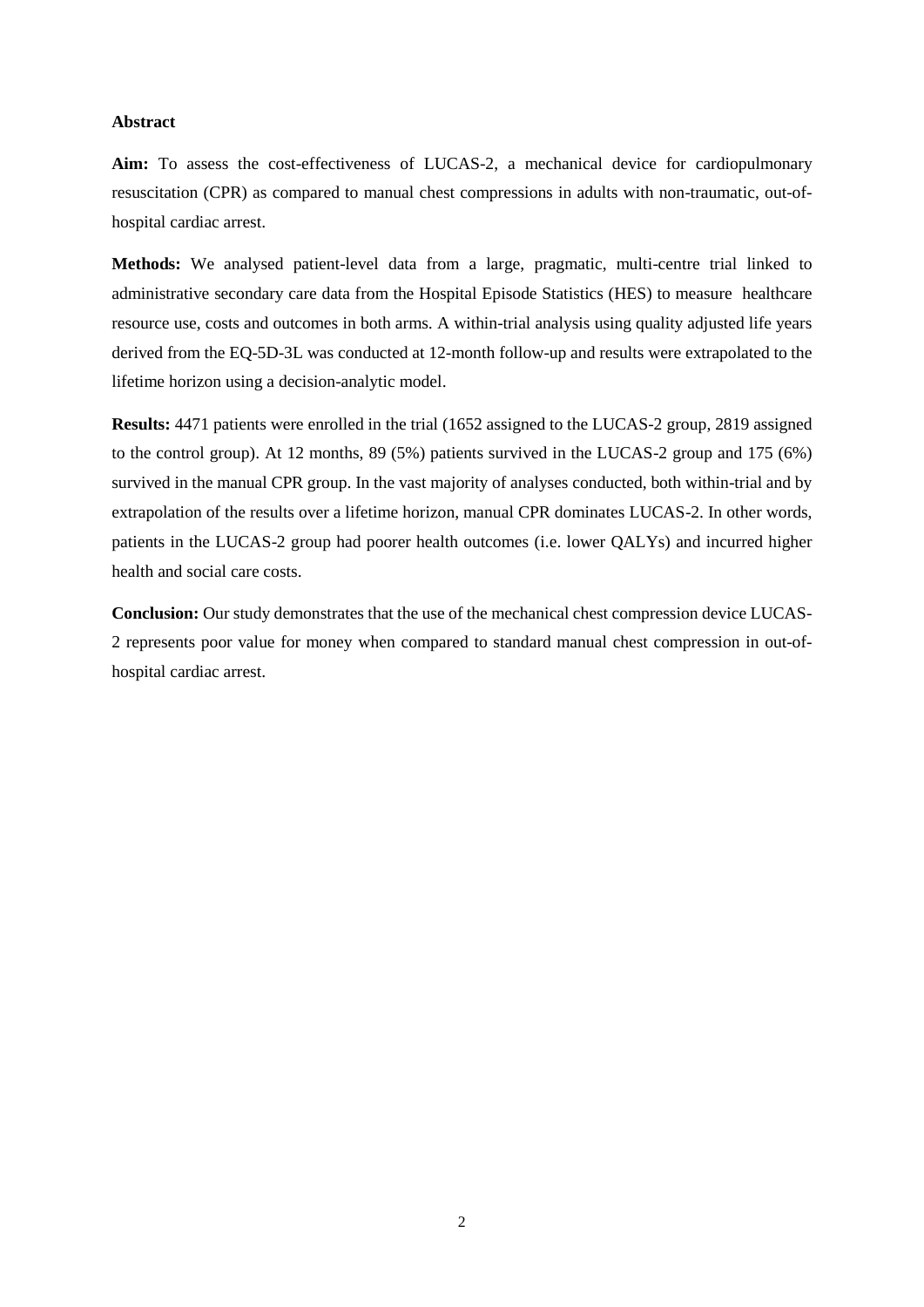## **Introduction**

National Health Service (NHS) Ambulance Services attend approximately 60,000 cardiac arrests each year in the UK. (1) Resuscitation is attempted in only under half of the cases and the overall survival to hospital discharge is only approximately 8%. While functional survival after cardiac arrest is generally good (2), survivors may experience post-arrest problems, including anxiety, depression, posttraumatic stress, and difficulties with cognitive function.(3) However, despite the annual death toll exceeding that of dementia, stroke or lung cancer, there has been relatively little investment in research in this condition. This has created a relatively weak evidence base compared to other diseases. (4) High mortality and the challenges of accurate prediction of patient outcomes mean that important resources are invested in treating cardiac arrest patients without clear assessment of the potential benefits. A recent single-centre micro-costing study has estimated that the cost per survivor to hospital discharge was £50,000, with a cost per quality-adjusted life years (QALY) of £16,000 among patient with good neurological outcomes. (5) Overall, only a few studies assessed the costs of out-of-hospital of cardiac arrest and the cost-effectiveness of related interventions. (6-11)

A critical step of the resuscitation process is early cardiopulmonary resuscitation (CPR), i.e. the combination of chest compressions and ventilations. CPR can be started by bystanders and is typically taken over by emergency services. (12) Current resuscitation guidelines highlight the importance of high quality CPR for ensuring optimal outcomes from cardiac arrest. (13) In this context, several mechanical devices have been proposed that are able to provide compressions of a standard depth and frequency for long periods without interruption or fatigue. In addition, these devices free emergency medical personnel for other tasks. The LUCAS-2 (Lund University Cardiopulmonary Assistance System) is a mechanical device that provides automatic chest compressions, manufactured in Sweden by PhysioControl. It delivers sternal compression at a constant rate to a fixed depth and has been on the market since 2002 in Europe. The primary objective of this study wasto assess the cost-effectiveness of the LUCAS-2 device versus manual CPR using data from a large pragmatic multi-centre trial. (14) While several other studies have assessed the effectiveness of mechanical chest compression devices in out-of-hospital cardiac arrest (15-18), this study is the first comprehensive economic evaluation in this area. The analysis also provides useful costs and health-related quality-of-life (HRQoL) estimates that will be of use in future economic models.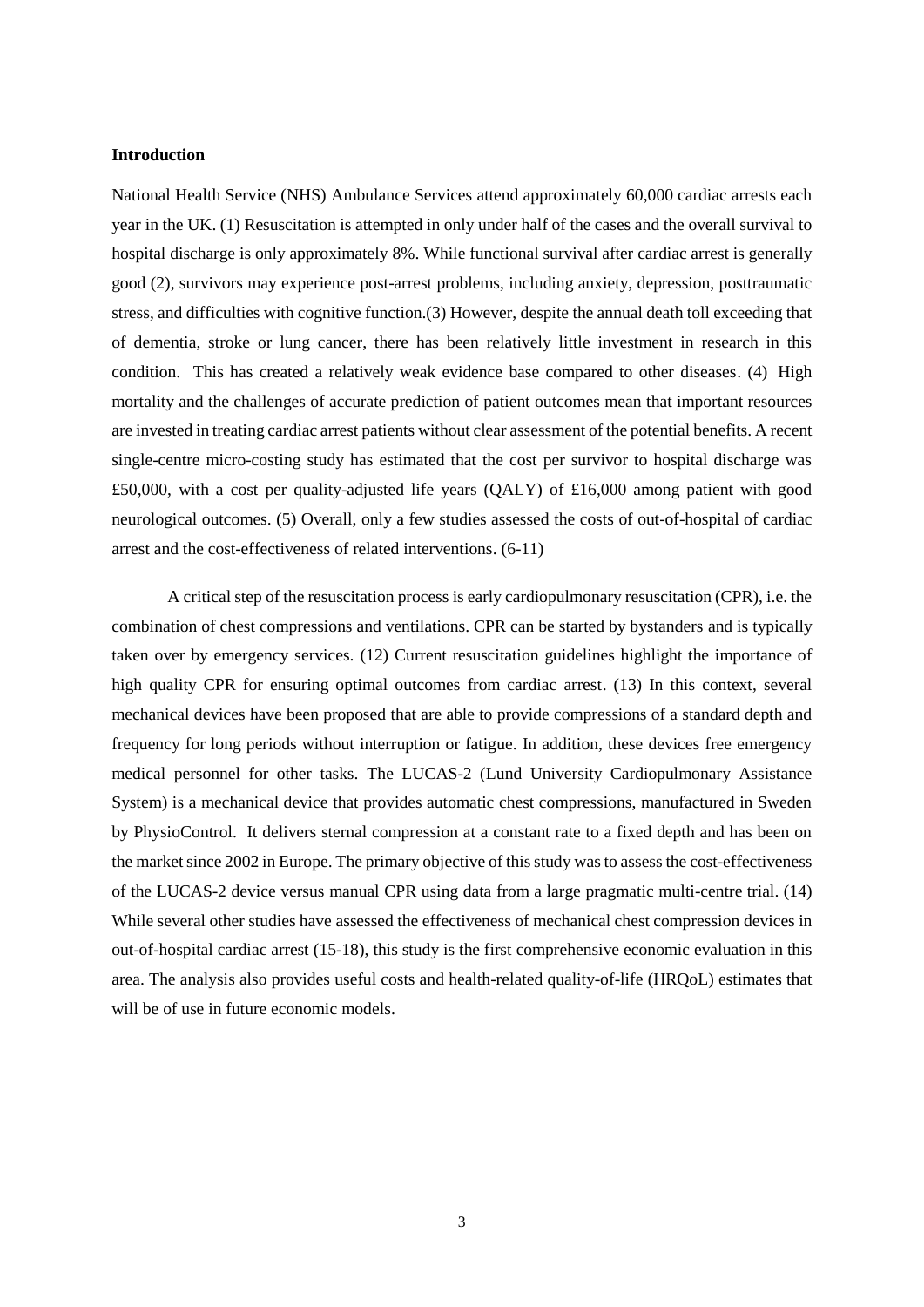### **Methods**

#### *Overview of the analysis*

The study was based on costs and outcomes from a large multi-centre randomised controlled trial of mechanical versus manual chest compression (CPR), the PARAMEDIC trial. (19) Briefly, this was a pragmatic, cluster-randomised open-label trial including adults with non-traumatic, out-ofhospital cardiac arrest from four UK Ambulance Services (West Midlands, North East, Wales, South Central). Ninety one urban and semi-urban ambulance stations were selected for participation. Clusters were ambulance service vehicles, which were randomly assigned (1:2) to LUCAS-2 or manual CPR. Patients received LUCAS-2 mechanical CPR or manual CPR according to the first trial vehicle to arrive on scene. The trial was approved in accordance with the requirements of the Mental Capacity Act (2005) for England and Wales by the Coventry Research Ethics Committee (ref 09/H1210/69). Enrolment proceeded with waiver of informed consent; patients discharged from hospital were invited to take part in the follow up and written consent obtained. (14) The economic evaluation was conducted to assess the cost-effectiveness of LUCAS-2 compared to manual CPR during resuscitation by ambulance staff after out-of-hospital cardiac arrest. It consisted of two complementary sets of analyses: a within-trial analysis over the 12 months trial period and a decision-analytic model built to extrapolate the results over the expected lifetime of trial participants. The analyses followed best practice guidelines (20), were conducted from the UK NHS perspective and report cost per incremental quality-adjusted life year (QALY) of LUCAS-2 compared to usual care (i.e. manual CPR). Missing data for both resource use and health outcomes were handled using multiple imputation (see Technical Appendix).

#### *Resource use and costs*

The costs considered in this analysis included intervention costs and the costs associated with the use of health care services along the patient pathway. Intervention costs were defined as the additional costs of the LUCAS-2 device as compared to manual CPR. Micro-costing was used to establish the cost of LUCAS-2 and determine the relevant cost per application. The following cost elements were considered: 1) the cost of purchasing the device and accessories; 2) the cost of fitting the device to the ambulance; 3) maintenance costs; and 4) initial and on-going staff training costs. A product lifespan of eight years was assumed in the calculations. Total costs were divided by the total number of applications estimated from trial data to obtain an estimate of the cost per application (Supplementary Table S1).

Resource use included hospital inpatient stays, A&E admissions and outpatient visits, and the use of primary care-based and community-based health and social care services, such as GP and social worker visits. Various data sources were combined to obtain a patient-level estimate of resource use along the care pathway. Data on the use of hospital services were obtained through linkage with the Hospital Episode Statistics (HES) data set (Copyright © 2014, re-used with the permission of the Health and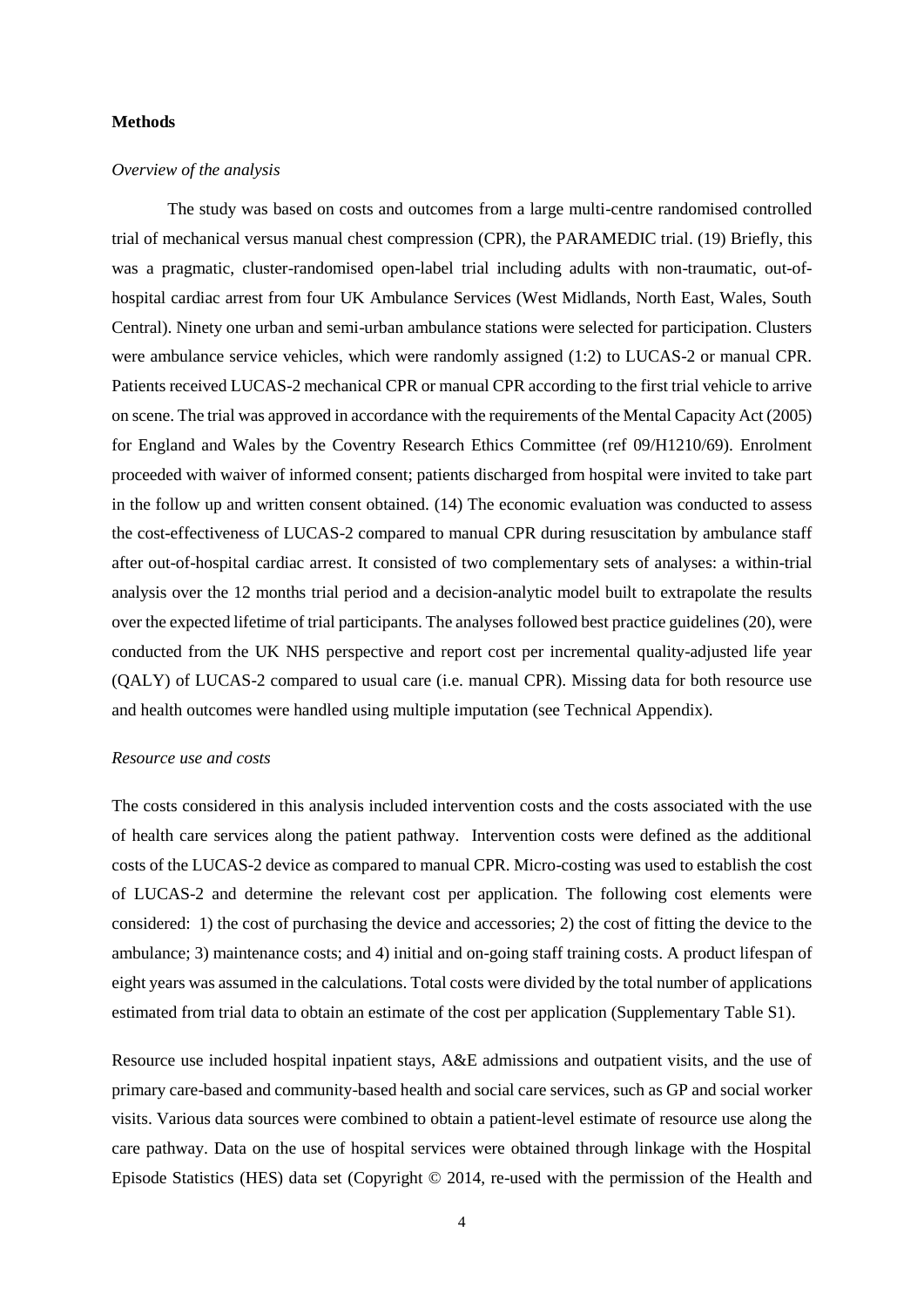Social Care Information Centre. All rights reserved). We extracted data from the HES for study participants from cardiac arrest to 12 months after randomisation. The dataset records information on inpatient length of stay (LOS) (ICU and general ward), in-person and telephone outpatient visits, and A&E admissions. As intensive care is likely to account for a large share of the costs of cardiac arrest, data on ICU LOS were also extracted from the Intensive Care National Audit and Research Centre (ICNARC) dataset and complementary analyses were conducted using this alternative data source. Patients who died in hospital within 24 hours (i.e. LOS<1) were considered as having spent one day in ICU.

Following hospital discharge, healthcare resource use questionnaires were completed by surviving patients at three and twelve months post cardiac arrest. Patients were asked about their use of health and social services during the previous 3 months, including further inpatient and outpatient care and primary- and community-based health and social services. We used the average resource utilisation between the initial (0-3 months) and final (9-12 months) period to impute resources utilisation for the 6 months period during which post-discharge resource use data were not collected (i.e. between 3 and 9 months post cardiac arrest). Patients who died within 3 months were assumed to have incurred no post-discharge costs. Of note, this represents only a small proportion of patients as most patients either died within days, or survived beyond 3 months. Resource use was multiplied by the relevant unit costs extracted from national reference costs. (21, 22) (Supplementary Table S2).

## *Health outcomes*

Quality-adjusted life years (QALYs) reflect both duration and quality of life and their estimation requires the production of utility weights for each health state observed in the trial population. HRQoL was assessed using the EQ-5D-3L which has been validated for use in the critical care patient group. (23) Surviving patients completed the EQ-5D-3L at three and twelve months post cardiac arrest. The EQ-5D-3L responses were converted to health-state utility values using the UK tariff. (24)Utility values were combined with survival information to calculate QALYs for the trial period using an area under the curve (AUC) approach. As patients were unable to complete the measure at baseline (i.e. cardiac arrest), estimates had to be made of their baseline utility level. Following strategies previously employed in studies that had dealt with this scenario (25-27), we assumed that patients who experienced a cardiac arrest had a baseline utility value of '0', which is equivalent to dead. We then assumed a linear transition from '0' to the 3-month utility value and similarly from the 3-month to the 12-month utility value. A utility weight of '0' was assigned to patients who died within 3 months. Alternative assumptions were explored in sensitivity analyses.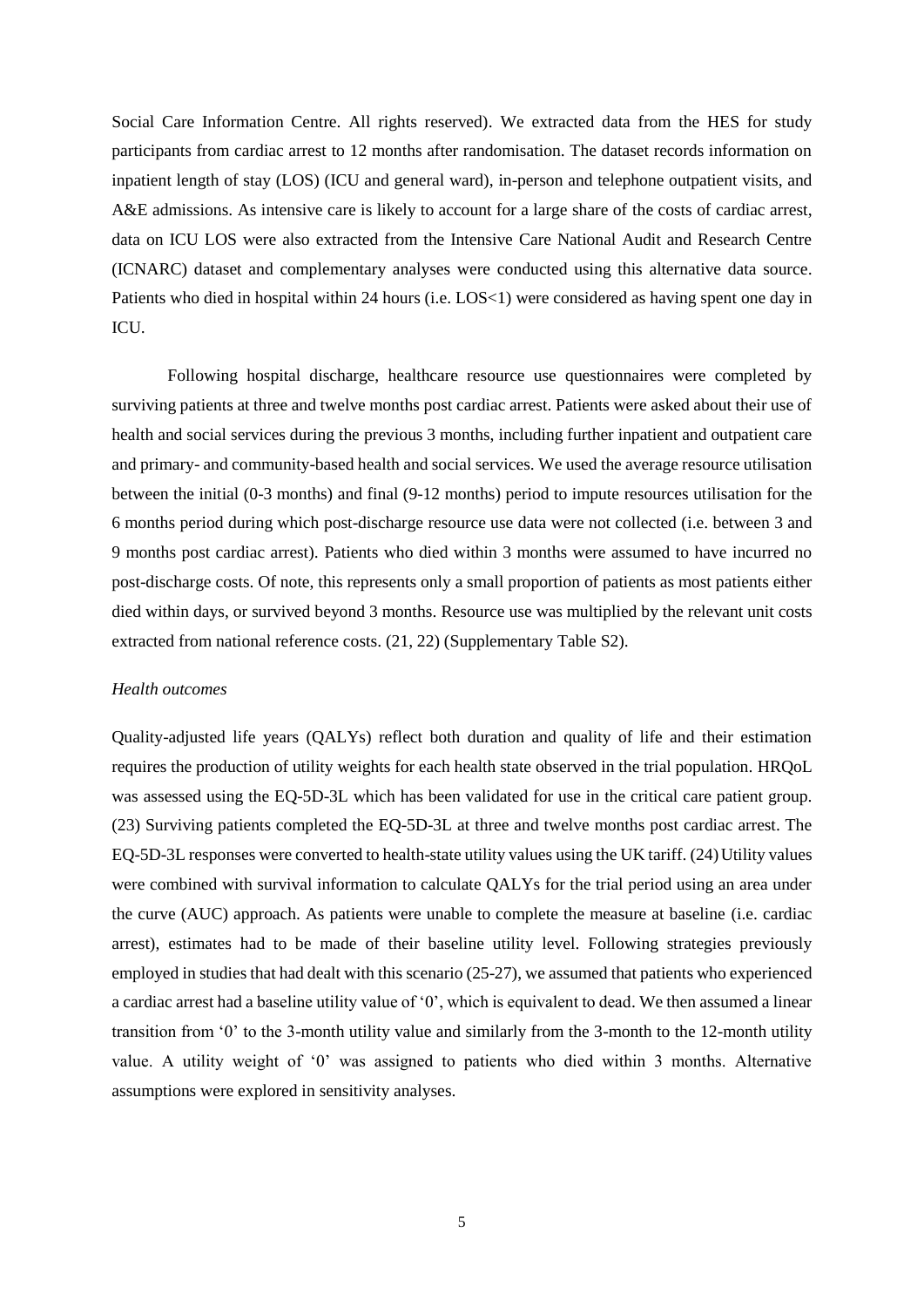### *Cost-effectiveness analysis*

The within-trial analysis aimed to determine the cost-effectiveness of LUCAS-2 compared to manual chest compression over the period of the trial, i.e. from cardiac arrest to 12 months follow-up. Neither costs nor QALYs were discounted given the 12-month time period. To extrapolate costs and outcomes over a lifetime horizon, we built a decision-analytic model (28), whose structure, parameters and assumptions are presented is detail in the Technical Appendix. Incremental cost-effectiveness ratios (ICERs) were calculated by dividing the difference in mean cost between the two arms by the difference in mean QALYs between the two arms. Thus the ICER represents the cost per QALY gained. ICERs below the NICE willingness to pay threshold of £20,000 indicate cost-effectiveness. Sensitivity analyses were performed for both the within-trial and long-term analyses (see Technical Appendix).

## **Results**

#### *Trial participants*

Among the 4771 patients enrolled in the study, 1652 were assigned to the intervention group (LUCAS-2) and 2819 were assigned to the control group (manual CPR). During the trial, 985 (60%) patients in the intervention group received LUCAS-2 and  $11\left(\frac{1}{6}\right)$  patients in the control group received mechanical CPR. (14) At 3 months, 96 (6%) patients survived in the LUCAS-2 group and 182 (6%) survived in the control group. At 12 months, 89 (5%) patients survived in the LUCAS-2 group and 175 (6%) survived in the manual CPR group. Of the 278 surviving patients at 3 months, 146 (53%) completed the EQ-5D questionnaire and 145 (52%) completed the resource use questionnaire. At 12 months, among the 266 surviving patients, 143 (54%) completed the EQ-5D-3L questionnaire and 139 (52%) completed the resource use questionnaire.

### *Costs*

Table 1 provides an overview of the costs along the care pathway for both trial arms. In the complete case analysis, the mean cost to the NHS at one year was higher in the LUCAS-2 group  $(\text{\textsterling}1,400)$  than in the control group (£1,294), giving rise to an incremental cost of £107, with ICU costs being the main cost driver. Overall, mean costs in each category was higher in the LUCAS-2 group than in the manual CPR group. Multiple imputation gave rise to higher cost estimates in both groups. Using the imputed data, we calculated the total cost in each patient group (i.e. the sum of all costs across all patients) that we divided by the number of one-year survivors in each group (i.e. 175 in the manual CPR arm and 89 patients in the LUCAS-2 arm) and obtained an estimate of the cost per one-year survivor of £32,560 in the manual CPR arm and of £52,548 in the LUCAS-2 arm. This difference is driven by the difference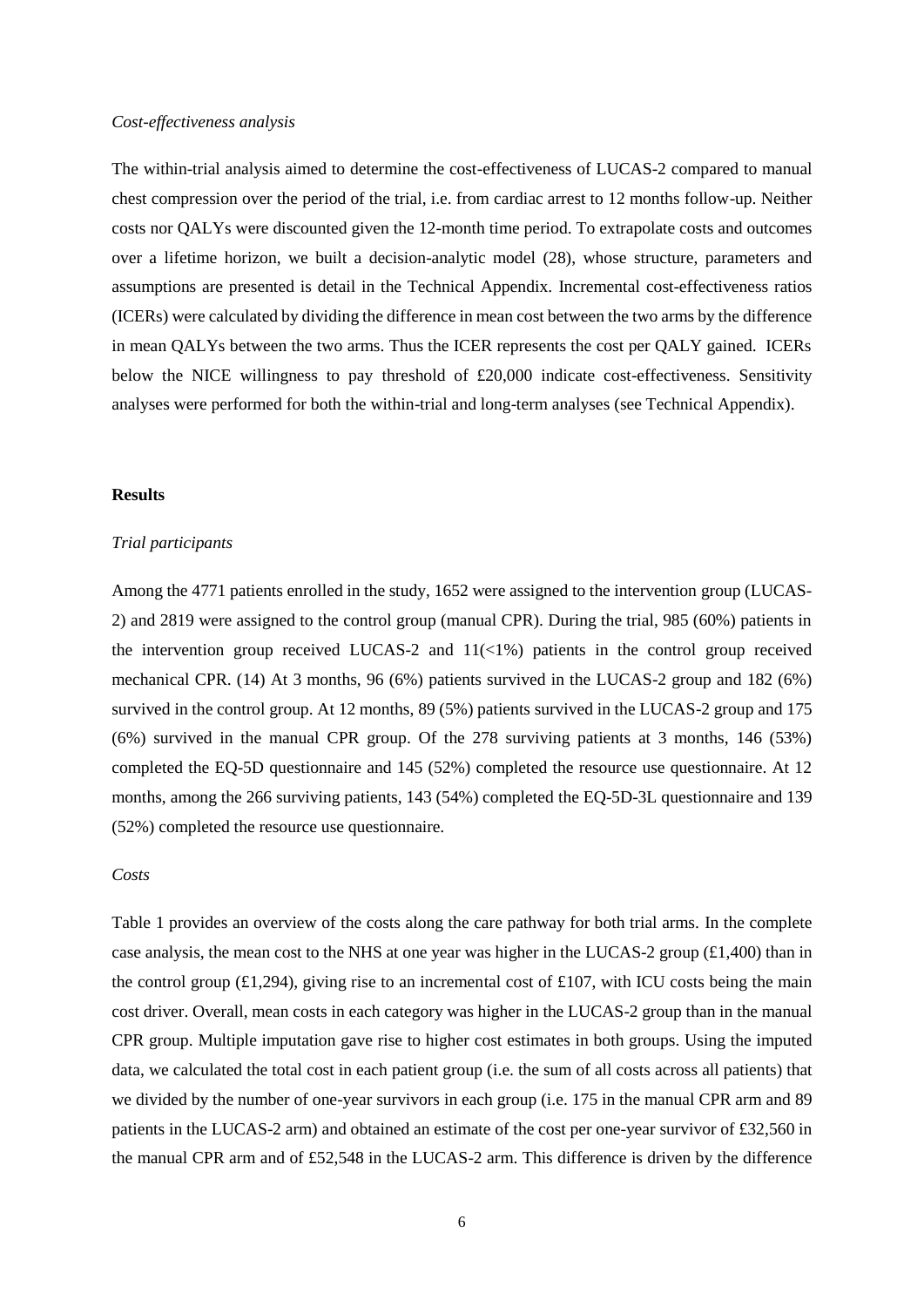in one-year survival rates (i.e.  $6.2\%$  vs.  $5.4\%$ ) and mean one-year cost (i.e.  $\text{\textsterling}2,021$  vs.  $\text{\textsterling}2,831$ ) between the two arms.

#### *Health-related quality of life*

HRQoL scores derived from the 3 months and 12 months EQ-5D-3L questionnaires are shown in Table 2. At both follow-up periods, HRQoL was higher in the manual CPR group than in the LUCAS-2 group  $(p<0.05)$ . Overall, changes in utility between the 3 month and 12 month assessments were not statistically significant. The table also reports the mean QALYs over one year accrued by patients in both groups based on the AUC approach and calculated using both the complete case analysis and the imputed data. The mean one-year QALYs is small due to the high one-year mortality rate in the sample (>95%). As expected, multiple imputation gave rise to higher mean QALYs in both groups. The difference in mean QALYs between groups is small, with patients in the manual CPR group having a higher average QALYs than patients in the LUCAS-2 group. HRQoL of survivors at 12 months was also estimated by neurological outcome status (i.e. CPC score). We found a significant difference in HRQL between patients with good neurological outcome (CPC score of 1 or 2) (mean: 0.75) and patients with poor neurological outcome (CPC of 3 or 4) (mean: 0.47).

## *Cost-effectiveness*

Table 3 presents the cost-effectiveness results, showing the incremental costs and QALYs for each arm of the trial, as well as the corresponding ICER. At one-year, we found an incremental QALY of -0.0072 and an incremental cost of £107, which indicates that LUCAS-2 is dominated by manual chest compression (dominance means that LUCAS-2 is more costly and less effective than manual chest compression). When a per-protocol analysis was conducted instead, manual compression still dominated and the conclusions remain unchanged when QALYs were derived using SF-12 instead of EQ-5D-3L, and when the ICNARC dataset instead of HES was used to derive ICU costs. Overall, the results consistently suggest that manual chest compression dominates LUCAS-2 in this patient group. Interpretation should however be tempered by the very small between-group QALY differences and the relatively small differences in costs. In Figure 1, we present the results of the 10,000 bootstrap replications in the cost-effectiveness plane for the analysis based on multiple imputation. The 10,000 estimates are spread mainly in the north-west quadrant of the cost-effectiveness plane; it is, however, worth noting that QALY losses are minimal.

The lifetime cost-effectiveness results obtained using the Markov model are presented in Table 4. The base case analysis is based on a cohort of patients aged 60, followed over 40 years, which corresponds to the average age of patients who survived at one year. Results suggest that LUCAS-2 is dominated by manual CPR, with an incremental cost of  $\pounds$  2,376.4 and an incremental QALY of -0.1286. This finding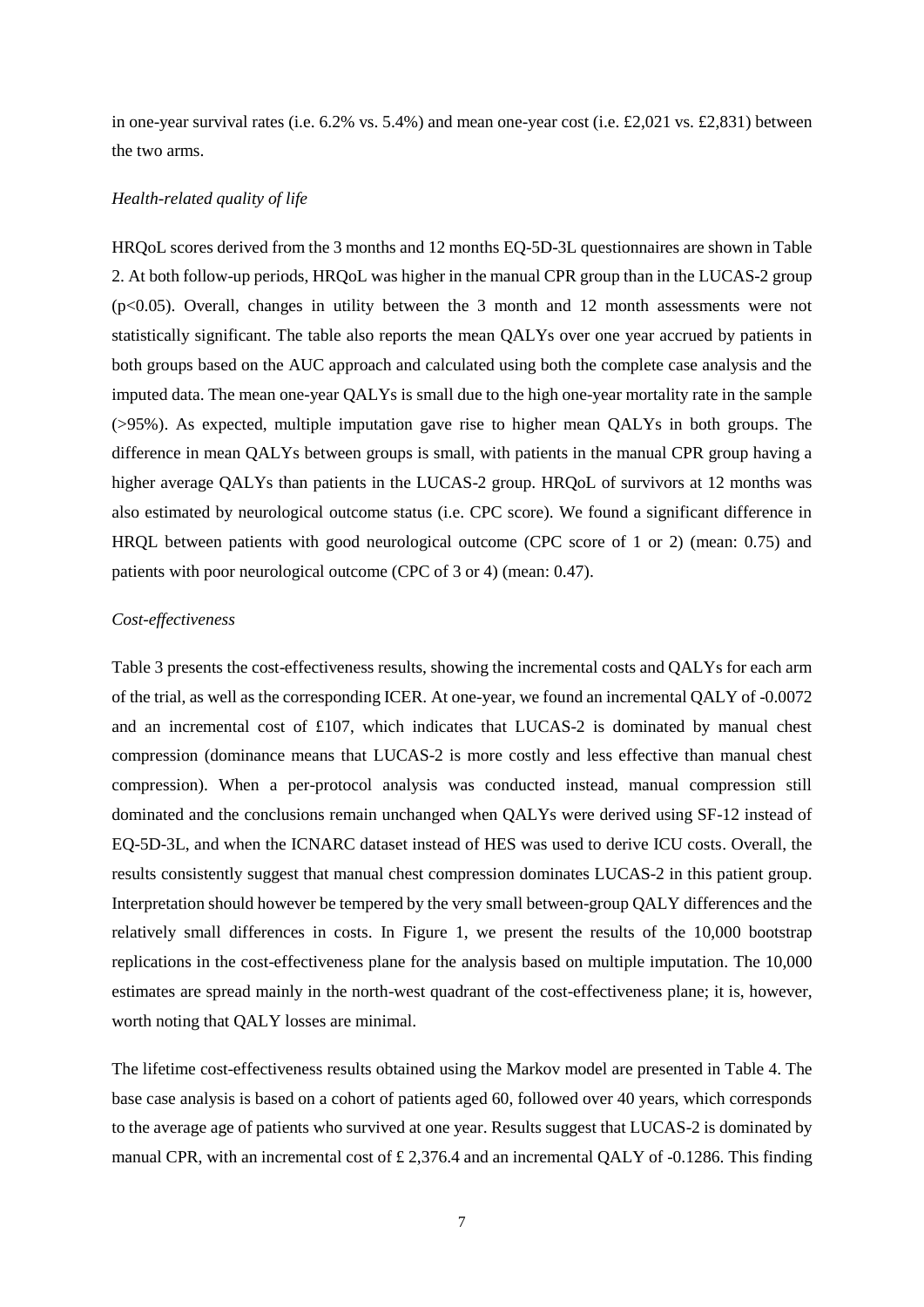is robust to a range of sensitivity analyses as shown in the table. Figure 2 shows results from the probabilistic sensitivity analysis that takes parameter uncertainty into account. The CEAC indicate that the probability that LUCAS-2 is cost-effective is about 25 per cent, irrespective of the value of the threshold used. The flat shape of the CEAC is explained by the fact that most iterations lie in the North-West quadrant of the cost-effectiveness plane. (29)

### **Discussion**

This study is the first to provide evidence on the cost-effectiveness of mechanical chest compression as compared to manual CPR. It demonstrates that the use of the mechanical chest compression device LUCAS-2 represents poor value for money in out-of-hospital cardiac arrest. In the vast majority of analyses conducted, both within-trial and by extrapolation of the results over a lifetime horizon, manual CPR dominates LUCAS-2. In other words, patients in the LUCAS-2 group had poorer health outcomes and incurred higher health and social care costs. The cost-effectiveness results are driven by worse neurological outcomes and lower survival in the LUCAS-2 group as compared to manual CPR. Results resonate with previously published short-term clinical outcomes observed in the PARAMEDIC trial (14) and are in line with several other randomised trials that have investigated the effectiveness of mechanical chest compression (15-18) and that found no consistent evidence of survival benefits and highly heterogeneous effects in terms of neurological outcomes. On the basis of there being approximately 28,000 resuscitation attempts in England annually, introducing mechanical CPR across English Ambulance Services would likely cost £6.5m per year. Such costs in the absence of evidence of effectiveness are unlikely to be justifiable.

Potential explanations for worse outcomes in the LUCAS-2 group include interruptions in CPR during device deployment that could cause reduced cardiac and cerebral perfusion and possible delay in the time to first shock due to the deployment of LUCAS-2. The pragmatic design of the PARAMEDIC trial meant that paramedics received focus training (average 1 hour) similar to the approach that would be taken to introducing new technology into NHS Ambulance Services. More intensive initial training, regular re-training adopting a "pit-stop" approach with on-going CPR quality monitoring may reduce potentially deleterious interruptions to CPR associated with device deployment. (30, 31) In the CIRC trial paramedics received 4 hour initial training, supplemented by refresher training and continuous CPR quality monitoring and feedback throughout the study period. (32) This additional training will have increased costs associated with mechanical CPR. The on-going CPR quality monitoring programme in the CIRC trial demonstrated that the device was deployed with minimal interruptions to chest compressions, but similar to PARAMEDIC and LINC trial found no difference in overall survival. (18)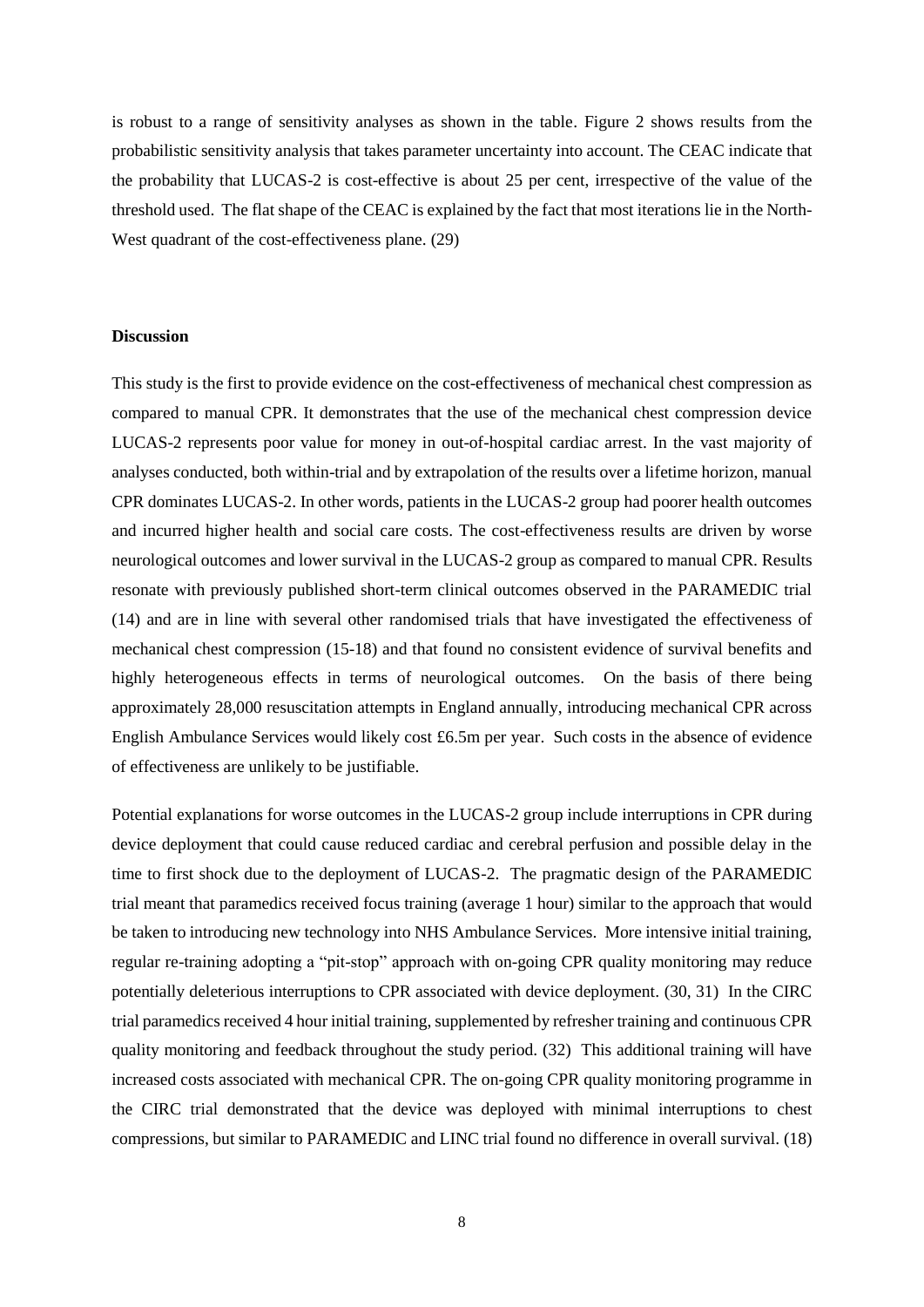Our analysis was primarily based on high quality data collected alongside a large cluster randomised trial, and therefore has high internal validity compared to economic studies that rely exclusively on modelling. In addition, linkage with large administrative datasets, including the Hospital Episodes Statistics data was used to obtain resource use estimates that are more accurate than those obtained using retrospective surveys of patients. The importance of such data is crucial given the high mortality rate in the trial. The long-term decision model relied on a number of assumptions and existing evidence was scarce for some parameters. However, the majority of the key parameters were derived from trial data. We are therefore confident that our analyses captured the most relevant relative costs and outcomes of LUCAS-2 as compared to manual CPR. Also, our study provides costs and quality-of-life estimates that can be used in other economic evaluations in cardiac arrest patients/cardiac arrest interventions/technology.

One aspect of costs not considered in our study was the influence of mechanical chest compression and injuries to staff involved in the resuscitation attempt. Manual CPR is a physically demanding tasks and a survey reported in the literature indicate that approximately 25% of staff sustain back injuries during CPR. (33, 34) Advantages of a mechanical CPR device are that they have the potential to limit the exposure of staff to periods of prolonged CPR, although require additional heavy equipment to be carried to and from the scene of the cardiac arrest. Ambulance vehicle crashes, although fortunately rare (no incidents were reported during our study), have the potential to cause significant injuries to staff, particularly if un-restrained by a seat belt. A mechanical CPR device provides staff with the opportunity to use safety belts unlike performing manual CPR. Also, availability and deployment of LUCAS-2 may also mean fewer staff are required at scene to manage the resuscitation attempt, therefore releasing resources. As our data did not allow us to capture these potential benefits of mechanical CPR, there is a risk that our study slightly overestimates the net cost of the technology. However, it is unlikely that the presence of the compression device means that only one paramedic would be required on scene and that therefore a lower cost would be necessarily associated with that scenario. Even if that were the case, the associated cost savings would be below £100 per application, considering average intervention time observed in the trial. Also, it is unclear whether the effectiveness observed in the trial would be comparable with only one paramedic operating the device.

Meta-analysis from four large and one smaller randomised trial provide consistent evidence that the routine use of mechanical CPR in out of hospital cardiac arrest does not improve clinical outcomes (35). These findings are consistent with the International Liaison Committee On Resuscitation (ILCOR) treatment recommendation against the routine use of mechanical CPR devices. (36) ILCOR suggest that mechanical CPR devices may continue to have a role where manual chest compressions are impossible or compromise rescuer safety. Future research could usefully focus on refining the indications and cost effectiveness of mechanical CPR in these settings.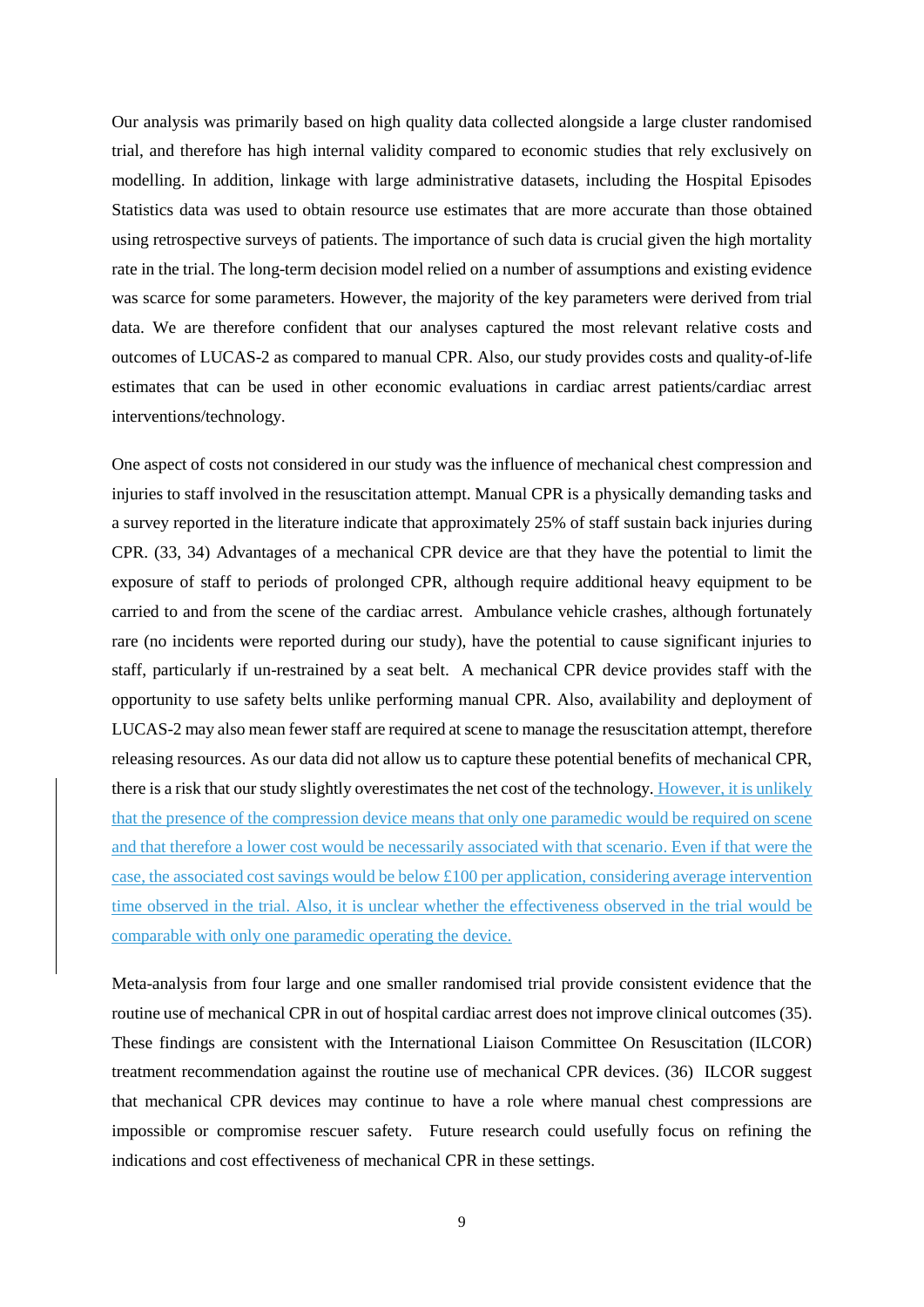### **Conclusions**

This study provides evidence that the use of the mechanical chest compression device LUCAS-2 represents poor value for money in out-of-hospital cardiac arrest.

## **Conflicts of interest**

The authors have no conflict of interest to declare.

#### **Acknowledgments**

This research was funded by the National Institute for Health Research Health Technology Assessment Programme (Award Number 07/37/69); The PARAMEDIC trial is registered on the International Standard Randomised Controlled Trial Number Register, ISRCTN08233942. We thank study participants and the research team involved in the PARAMEDIC trial. This paper presents independent research funded by the National Institute for Health Research (NIHR). The views expressed are those of the author(s) and not necessarily those of the NHS, the NIHR or the Department of Health.

The data used in one sensitivity analysis derive from the Intensive Care National Audit & Research Centre (ICNARC) Case Mix Programme Database. The Case Mix Programme is the national, comparative audit of patient outcomes from adult critical care coordinated by ICNARC. We thank all the staff in the critical care units participating in the Case Mix Programme. For more information on the representativeness and quality of this data, please contact ICNARC. The views and opinions expressed therein are those of the authors and do not necessarily reflect those of ICNARC.

Gavin D Perkins is supported as a NIHR Senior Investigator.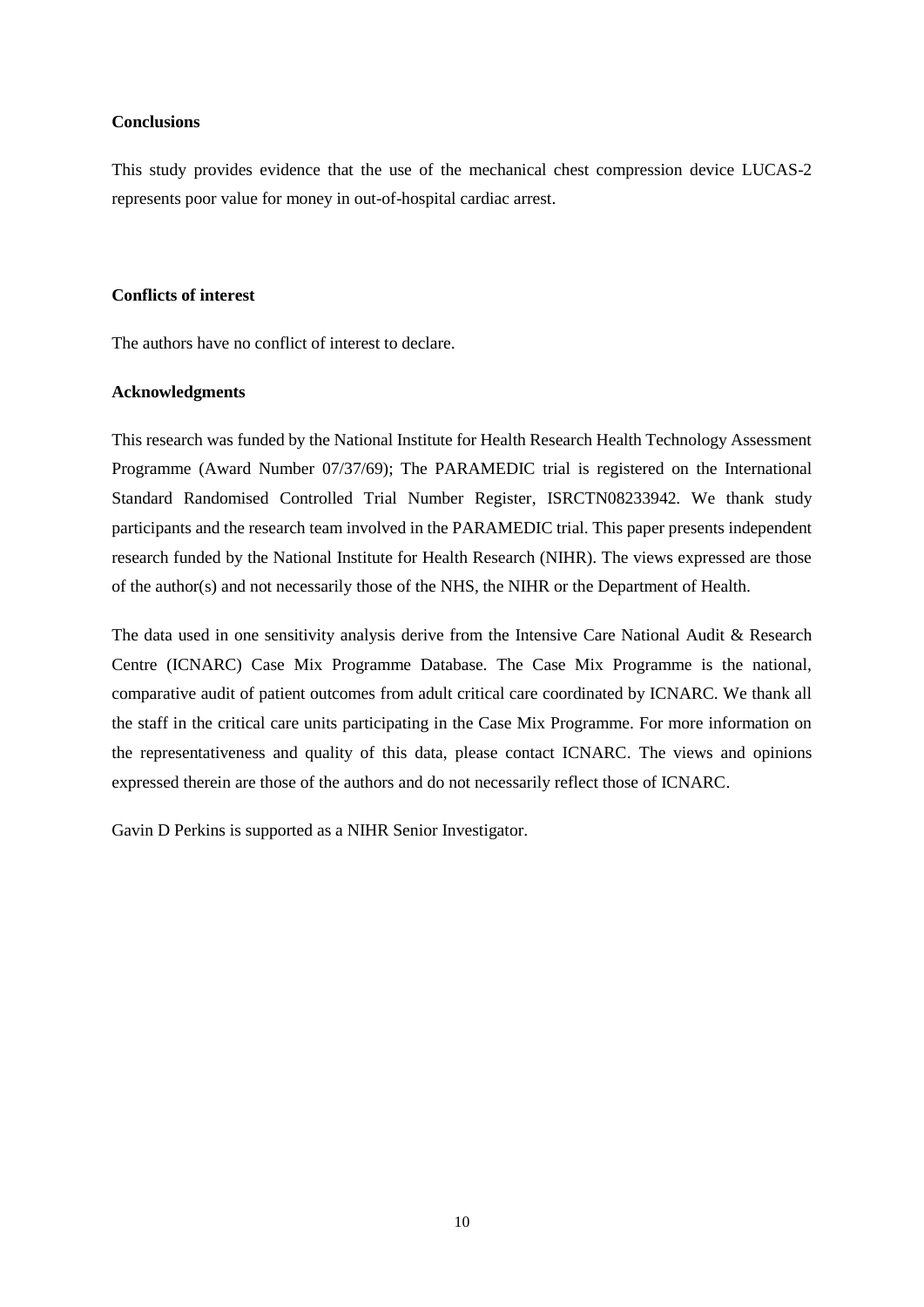## **References**

1. Perkins GD, Cooke MW. Variability in cardiac arrest survival: the NHS Ambulance Service Quality Indicators. Emergency Medicine Journal. 2012;29(1):3-5.

2. Nolan JP, Neumar RW, Adrie C, Aibiki M, Berg RA, Böttiger BW, et al. Post-cardiac arrest syndrome: epidemiology, pathophysiology, treatment, and prognostication: a scientific statement from the International liaison committee on resuscitation; the American heart Association emergency cardiovascular care Committee; the Council on cardiovascular surgery and anesthesia; the Council on cardiopulmonary, perioperative, and critical care; the Council on clinical cardiology; the Council on stroke. Resuscitation. 2008;79(3):350-79.

3. Haywood KL, Whitehead L, Perkins GD. The psychosocial outcomes of cardiac arrest: relevant and robust patient-centred assessment is essential. Resuscitation. 2014;85(6):718.

4. Ornato JP, Becker LB, Weisfeldt ML, Wright BA. Cardiac Arrest and Resuscitation An Opportunity to Align Research Prioritization and Public Health Need. Circulation. 2010;122(18):1876-9.

5. Petrie J, Easton S, Naik V, Lockie C, Brett S, Stümpfle R. Hospital costs of out-of-hospital cardiac arrest patients treated in intensive care; a single centre evaluation using the national tariffbased system. BMJ open. 2015;5(4):e005797.

6. Graf J, Mühlhoff C, Doig GS, Reinartz S, Bode K, Dujardin R, et al. Health care costs, longterm survival, and quality of life following intensive care unit admission after cardiac arrest. Critical Care. 2008;12(4):1.

7. Næss A-C, Steen PA. Long term survival and costs per life year gained after out-of-hospital cardiac arrest. Resuscitation. 2004;60(1):57-64.

8. Nichol G, Huszti E, Birnbaum A, Mahoney B, Weisfeldt M, Travers A, et al. Costeffectiveness of lay responder defibrillation for out-of-hospital cardiac arrest. Annals of emergency medicine. 2009;54(2):226-35. e2.

9. Swor R, Lucia V, McQueen K, Compton S. Hospital Costs and Revenue Are Similar for Resuscitated Out‐of‐hospital Cardiac Arrest and ST‐segment Acute Myocardial Infarction Patients. Academic Emergency Medicine. 2010;17(6):612-6.

10. Van Alem AP, Dijkgraaf MG, Tijssen JG, Koster RW. Health system costs of out-of-hospital cardiac arrest in relation to time to shock. Circulation. 2004;110(14):1967-73.

11. Walker A, Sirel JM, Marsden AK, Cobbe SM, Pell JP. Cost effectiveness and cost utility model of public place defibrillators in improving survival after prehospital cardiopulmonary arrest. Bmj. 2003;327(7427):1316.

12. Sasson C, Rogers MA, Dahl J, Kellermann AL. Predictors of survival from out-of-hospital cardiac arrest a systematic review and meta-analysis. Circulation: Cardiovascular Quality and Outcomes. 2010;3(1):63-81.

13. Perkins GD, Travers AH, Berg RA, Castren M, Considine J, Escalante R, et al. Part 3: Adult basic life support and automated external defibrillation. Resuscitation. 2015;95:e43-e69.

14. Perkins GD, Lall R, Quinn T, Deakin CD, Cooke MW, Horton J, et al. Mechanical versus manual chest compression for out-of-hospital cardiac arrest (PARAMEDIC): a pragmatic, cluster randomised controlled trial. The Lancet. 2015;385(9972):947-55.

15. Hallstrom A, Rea TD, Sayre MR, Christenson J, Anton AR, Mosesso VN, et al. Manual chest compression vs use of an automated chest compression device during resuscitation following out-ofhospital cardiac arrest: a randomized trial. Jama. 2006;295(22):2620-8.

16. Rubertsson S, Lindgren E, Smekal D, Östlund O, Silfverstolpe J, Lichtveld RA, et al. Mechanical chest compressions and simultaneous defibrillation vs conventional cardiopulmonary resuscitation in out-of-hospital cardiac arrest: the LINC randomized trial. Jama. 2014;311(1):53-61.

17. Smekal D, Johansson J, Huzevka T, Rubertsson S. A pilot study of mechanical chest compressions with the LUCAS™ device in cardiopulmonary resuscitation. Resuscitation. 2011;82(6):702-6.

18. Wik L, Olsen J-A, Persse D, Sterz F, Lozano M, Brouwer MA, et al. Manual vs. integrated automatic load-distributing band CPR with equal survival after out of hospital cardiac arrest. The randomized CIRC trial. Resuscitation. 2014;85(6):741-8.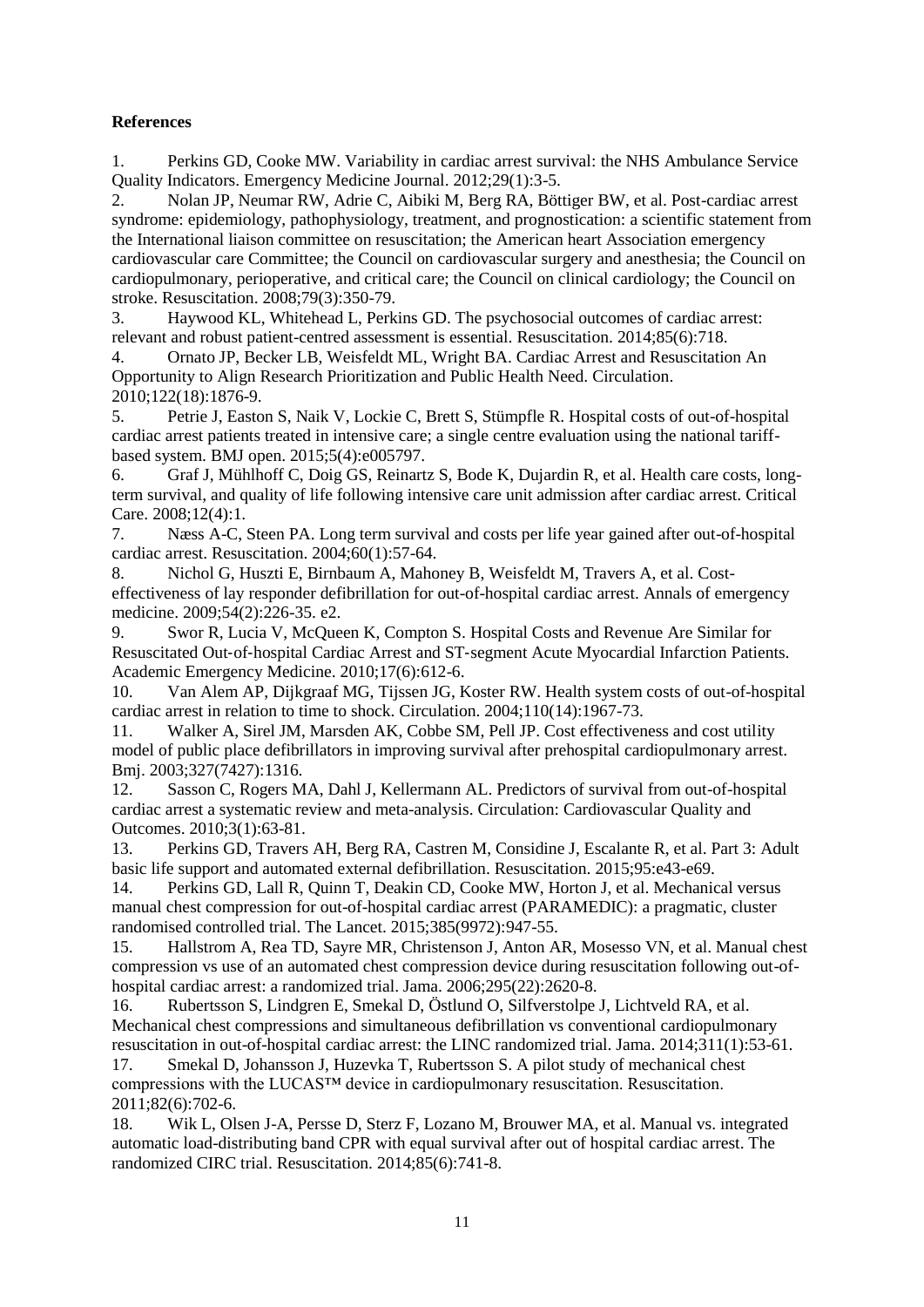19. Perkins GD, Woollard M, Cooke MW, Deakin C, Horton J, Lall R, et al. Prehospital randomised assessment of a mechanical compression device in cardiac arrest (PaRAMeDIC) trial protocol. Scandinavian journal of trauma, resuscitation and emergency medicine. 2010;18(1):1.

20. National Institute for Clinical Excellence (NICE). Guide to the methods of technology appraisal. 2013:URL: <https://publications.nice.org.uk/pmg9>

21. National Health Service (NHS). National Reference Costs 2013-2014:URL: [https://www.qov.uk/government/publications/nhs-reference-costs-2013-2014.](https://www.qov.uk/government/publications/nhs-reference-costs-2013-2014)

22. Curtis L. Unit costs of health and social care 2012: Personal Social Services Research Unit: 2012. [URL:www.pssru.ac.uk/project-pages/unit-costs/2012/.](file:///C:/Users/jemarti/Dropbox/Paramedic/FINAL%20PAPER%20-%20RESU/www.pssru.ac.uk/project-pages/unit-costs/2012/)

23. Kaarlola A, Pettilä V, Kekki P. Performance of two measures of general health-related quality of life, the EQ-5D and the RAND-36 among critically ill patients. Intensive care medicine. 2004;30(12):2245-52.

24. Dolan P. Modeling valuations for EuroQol health states. Medical care. 1997;35(11):1095- 108.

25. Ferguson ND, Scales DC, Pinto R, Wilcox ME, Cook DJ, Guyatt GH, et al. Integrating mortality and morbidity outcomes: using quality-adjusted life years in critical care trials. American journal of respiratory and critical care medicine. 2013;187(3):256-61.

26. Thalanany MM, Mugford M, Hibbert C, Cooper NJ, Truesdale A, Robinson S, et al. Methods of data collection and analysis for the economic evaluation alongside a national, multi-centre trial in the UK: conventional ventilation or ECMO for Severe Adult Respiratory Failure (CESAR). BMC health services research. 2008;8(1):1.

27. Vainiola T, Roine RP, Pettilä V, Kantola T, Räsänen P, Sintonen H. Effect of health-related quality-of-life instrument and quality-adjusted life year calculation method on the number of life years gained in the critical care setting. Value in Health. 2011;14(8):1130-4.

28. Sonnenberg FA, Beck JR. Markov models in medical decision making a practical guide. Medical decision making. 1993;13(4):322-38.

29. Fenwick E, O'Brien BJ, Briggs A. Cost‐effectiveness acceptability curves–facts, fallacies and frequently asked questions. Health economics. 2004;13(5):405-15.

30. Levy M, Yost D, Walker RG, Scheunemann E, Mendive SR. A quality improvement initiative to optimize use of a mechanical chest compression device within a high-performance CPR approach to out-of-hospital cardiac arrest resuscitation. Resuscitation. 2015;92:32-7.

31. Ong MEH, Annathurai A, Shahidah A, Leong BS-H, Ong VYK, Tiah L, et al. Cardiopulmonary resuscitation interruptions with use of a load-distributing band device during emergency department cardiac arrest. Annals of emergency medicine. 2010;56(3):233-41.

32. Lerner EB, Persse D, Souders CM, Sterz F, Malzer R, Lozano M, et al. Design of the Circulation Improving Resuscitation Care (CIRC) Trial: a new state of the art design for out-ofhospital cardiac arrest research. Resuscitation. 2011;82(3):294-9.

33. Jones AY. Can cardiopulmonary resuscitation injure the back? Resuscitation. 2004;61(1):63- 7.

34. Jones AY, Lee RY. Cardiopulmonary resuscitation and back injury in ambulance officers. International archives of occupational and environmental health. 2005;78(4):332-6.

35. Gates S, Quinn T, Deakin CD, Blair L, Couper K, Perkins GD. Mechanical chest compression for out of hospital cardiac arrest: Systematic review and meta-analysis. Resuscitation. 2015;94:91-7. 36. Nolan JP, Hazinski MF, Aickin R, Bhanji F, Billi JE, Callaway CW, et al. Part 1: Executive summary: 2015 International Consensus on Cardiopulmonary Resuscitation and Emergency Cardiovascular Care Science with Treatment Recommendations. Resuscitation. 2015;95:e1-31.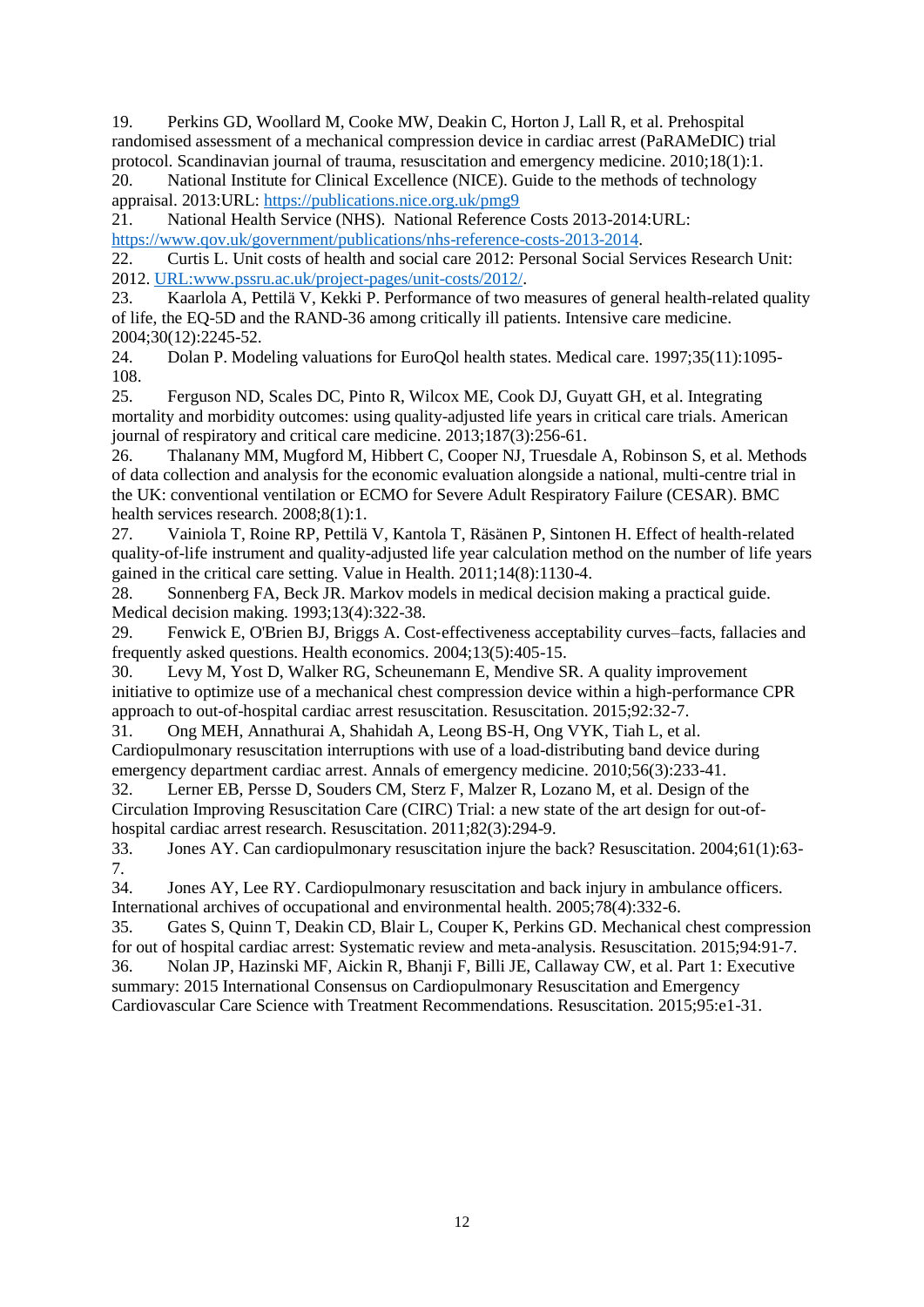# **Legends to Figures**

Figure 1: Cost-effectiveness plane (MI analysis – Based on 10,000 Bootstrap replications) Figure 2: Cost-effectiveness acceptability curves for LUCAS-2 compared with manual CPR

Supplementary Figure S1: Structure of the decision-analytic model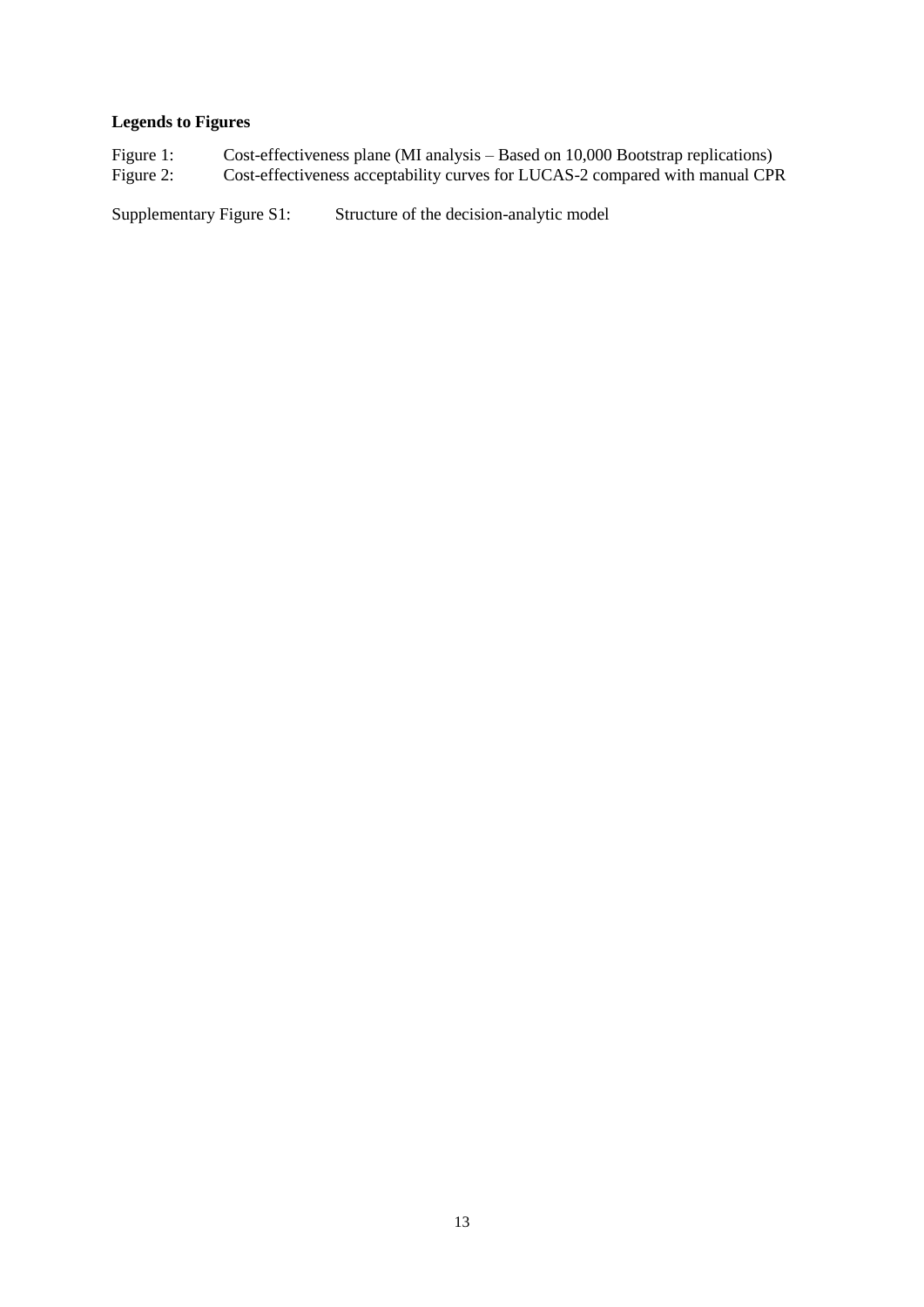## **Tables**

| n missing<br>95% CI<br>Max<br>95% CI<br>Max<br>mean $(f)$<br>n missing<br>mean $(f)$<br>min<br>min<br>$\mathbf n$<br>n<br>Complete-case data<br>2,690<br>$\overline{0}$<br>75<br>1,400.7<br>129<br>1,294.0<br>1,152.4-1,435.7<br>1,577<br>1,131.2-1,670.3<br>$\overline{0}$<br>123,660<br>41,945<br>Costs to the NHS<br>over 1 year<br>57<br>317,860<br>2,762<br>826.8-1,091.6<br>30<br>1,221.8<br>959.2<br>$\overline{0}$<br>59,426<br>1,622<br>766.2-1,677.5<br>$\overline{0}$<br><b>ICU</b> costs<br>47<br>$\overline{33}$<br>2,772<br>Other hospital costs<br>521.5<br>$\overline{0}$<br>585.0<br>$\overline{0}$<br>74,276<br>428.6-614.3<br>75,767<br>1,619<br>386.0-784.0<br>(A&E, outpatient,<br>general ward)<br>2,732<br>87<br>53<br>318,327<br>1,318.0<br>1,136.3-1,499.8<br>$\overline{0}$<br>101,928<br>1,599<br>1,540.3<br>1,083.4-1,997.2<br>Hospital costs<br>$\Omega$<br>103<br>59<br>Community-based<br>31.9<br>$\overline{0}$<br>8,834<br>21.2-160.9<br>2,716<br>23.1-40.6<br>1,593<br>91.1<br>$\overline{0}$<br>50,138<br>health and social<br>care costs<br><b>Imputed data</b><br>2,819<br>$\overline{0}$<br>2,831.0<br>123,660<br>2,021.3<br>1,652<br>$\Omega$<br>Costs to the NHS<br>1,772.3-2,270.2<br>41,945<br>2,149.6-3,512.3<br>over 1 year<br>317,860<br>2,819<br>1,652<br>1,102.1<br>947.0-1,257.2<br>$\overline{0}$<br>59,426<br>1,447.3<br>883.4-2,011.1<br>$\overline{0}$<br><b>ICU</b> costs<br>$\sim$<br>Other hospital costs<br>2,819<br>$\overline{0}$<br>1,652<br>74,276<br>478.8-729.1<br>75,767<br>724.6<br>507.5-941.7<br>$\overline{0}$<br>604.0<br>$\blacksquare$<br>(A&E, outpatient,<br>general ward)<br>2,819<br>2,171.8<br>318,327<br>1,706.1<br>1,477.5-1,934.6<br>$\overline{0}$<br>101,928<br>1,652<br>1,525.6-2,818.0<br>Hospital costs<br>$\overline{0}$<br>$\sim$<br>2,819<br>8,834<br>1,652<br>287.4<br>Community-based<br>108.8<br>37.9-179.6<br>$\overline{0}$<br>111.8-463.0<br>$\Omega$<br>50,138<br>health and social<br>care costs<br>89<br>175<br>Total costs to the<br>32,560<br>28,551-36,569<br>52,548<br>39,908-65,188<br>$\sim$<br>NHS divided by the<br>number of 1 year | <b>Manual CPR</b> |  |  |  |  | <b>LUCAS</b> |  |  |  |  |  |  |
|---------------------------------------------------------------------------------------------------------------------------------------------------------------------------------------------------------------------------------------------------------------------------------------------------------------------------------------------------------------------------------------------------------------------------------------------------------------------------------------------------------------------------------------------------------------------------------------------------------------------------------------------------------------------------------------------------------------------------------------------------------------------------------------------------------------------------------------------------------------------------------------------------------------------------------------------------------------------------------------------------------------------------------------------------------------------------------------------------------------------------------------------------------------------------------------------------------------------------------------------------------------------------------------------------------------------------------------------------------------------------------------------------------------------------------------------------------------------------------------------------------------------------------------------------------------------------------------------------------------------------------------------------------------------------------------------------------------------------------------------------------------------------------------------------------------------------------------------------------------------------------------------------------------------------------------------------------------------------------------------------------------------------------------------------------------------------------------------------------------------------------------------|-------------------|--|--|--|--|--------------|--|--|--|--|--|--|
|                                                                                                                                                                                                                                                                                                                                                                                                                                                                                                                                                                                                                                                                                                                                                                                                                                                                                                                                                                                                                                                                                                                                                                                                                                                                                                                                                                                                                                                                                                                                                                                                                                                                                                                                                                                                                                                                                                                                                                                                                                                                                                                                             |                   |  |  |  |  |              |  |  |  |  |  |  |
|                                                                                                                                                                                                                                                                                                                                                                                                                                                                                                                                                                                                                                                                                                                                                                                                                                                                                                                                                                                                                                                                                                                                                                                                                                                                                                                                                                                                                                                                                                                                                                                                                                                                                                                                                                                                                                                                                                                                                                                                                                                                                                                                             |                   |  |  |  |  |              |  |  |  |  |  |  |
|                                                                                                                                                                                                                                                                                                                                                                                                                                                                                                                                                                                                                                                                                                                                                                                                                                                                                                                                                                                                                                                                                                                                                                                                                                                                                                                                                                                                                                                                                                                                                                                                                                                                                                                                                                                                                                                                                                                                                                                                                                                                                                                                             |                   |  |  |  |  |              |  |  |  |  |  |  |
|                                                                                                                                                                                                                                                                                                                                                                                                                                                                                                                                                                                                                                                                                                                                                                                                                                                                                                                                                                                                                                                                                                                                                                                                                                                                                                                                                                                                                                                                                                                                                                                                                                                                                                                                                                                                                                                                                                                                                                                                                                                                                                                                             |                   |  |  |  |  |              |  |  |  |  |  |  |
|                                                                                                                                                                                                                                                                                                                                                                                                                                                                                                                                                                                                                                                                                                                                                                                                                                                                                                                                                                                                                                                                                                                                                                                                                                                                                                                                                                                                                                                                                                                                                                                                                                                                                                                                                                                                                                                                                                                                                                                                                                                                                                                                             |                   |  |  |  |  |              |  |  |  |  |  |  |
|                                                                                                                                                                                                                                                                                                                                                                                                                                                                                                                                                                                                                                                                                                                                                                                                                                                                                                                                                                                                                                                                                                                                                                                                                                                                                                                                                                                                                                                                                                                                                                                                                                                                                                                                                                                                                                                                                                                                                                                                                                                                                                                                             |                   |  |  |  |  |              |  |  |  |  |  |  |
|                                                                                                                                                                                                                                                                                                                                                                                                                                                                                                                                                                                                                                                                                                                                                                                                                                                                                                                                                                                                                                                                                                                                                                                                                                                                                                                                                                                                                                                                                                                                                                                                                                                                                                                                                                                                                                                                                                                                                                                                                                                                                                                                             |                   |  |  |  |  |              |  |  |  |  |  |  |
|                                                                                                                                                                                                                                                                                                                                                                                                                                                                                                                                                                                                                                                                                                                                                                                                                                                                                                                                                                                                                                                                                                                                                                                                                                                                                                                                                                                                                                                                                                                                                                                                                                                                                                                                                                                                                                                                                                                                                                                                                                                                                                                                             |                   |  |  |  |  |              |  |  |  |  |  |  |
|                                                                                                                                                                                                                                                                                                                                                                                                                                                                                                                                                                                                                                                                                                                                                                                                                                                                                                                                                                                                                                                                                                                                                                                                                                                                                                                                                                                                                                                                                                                                                                                                                                                                                                                                                                                                                                                                                                                                                                                                                                                                                                                                             |                   |  |  |  |  |              |  |  |  |  |  |  |
|                                                                                                                                                                                                                                                                                                                                                                                                                                                                                                                                                                                                                                                                                                                                                                                                                                                                                                                                                                                                                                                                                                                                                                                                                                                                                                                                                                                                                                                                                                                                                                                                                                                                                                                                                                                                                                                                                                                                                                                                                                                                                                                                             |                   |  |  |  |  |              |  |  |  |  |  |  |
|                                                                                                                                                                                                                                                                                                                                                                                                                                                                                                                                                                                                                                                                                                                                                                                                                                                                                                                                                                                                                                                                                                                                                                                                                                                                                                                                                                                                                                                                                                                                                                                                                                                                                                                                                                                                                                                                                                                                                                                                                                                                                                                                             |                   |  |  |  |  |              |  |  |  |  |  |  |
|                                                                                                                                                                                                                                                                                                                                                                                                                                                                                                                                                                                                                                                                                                                                                                                                                                                                                                                                                                                                                                                                                                                                                                                                                                                                                                                                                                                                                                                                                                                                                                                                                                                                                                                                                                                                                                                                                                                                                                                                                                                                                                                                             |                   |  |  |  |  |              |  |  |  |  |  |  |
|                                                                                                                                                                                                                                                                                                                                                                                                                                                                                                                                                                                                                                                                                                                                                                                                                                                                                                                                                                                                                                                                                                                                                                                                                                                                                                                                                                                                                                                                                                                                                                                                                                                                                                                                                                                                                                                                                                                                                                                                                                                                                                                                             |                   |  |  |  |  |              |  |  |  |  |  |  |
|                                                                                                                                                                                                                                                                                                                                                                                                                                                                                                                                                                                                                                                                                                                                                                                                                                                                                                                                                                                                                                                                                                                                                                                                                                                                                                                                                                                                                                                                                                                                                                                                                                                                                                                                                                                                                                                                                                                                                                                                                                                                                                                                             |                   |  |  |  |  |              |  |  |  |  |  |  |
|                                                                                                                                                                                                                                                                                                                                                                                                                                                                                                                                                                                                                                                                                                                                                                                                                                                                                                                                                                                                                                                                                                                                                                                                                                                                                                                                                                                                                                                                                                                                                                                                                                                                                                                                                                                                                                                                                                                                                                                                                                                                                                                                             |                   |  |  |  |  |              |  |  |  |  |  |  |
|                                                                                                                                                                                                                                                                                                                                                                                                                                                                                                                                                                                                                                                                                                                                                                                                                                                                                                                                                                                                                                                                                                                                                                                                                                                                                                                                                                                                                                                                                                                                                                                                                                                                                                                                                                                                                                                                                                                                                                                                                                                                                                                                             |                   |  |  |  |  |              |  |  |  |  |  |  |
|                                                                                                                                                                                                                                                                                                                                                                                                                                                                                                                                                                                                                                                                                                                                                                                                                                                                                                                                                                                                                                                                                                                                                                                                                                                                                                                                                                                                                                                                                                                                                                                                                                                                                                                                                                                                                                                                                                                                                                                                                                                                                                                                             |                   |  |  |  |  |              |  |  |  |  |  |  |
|                                                                                                                                                                                                                                                                                                                                                                                                                                                                                                                                                                                                                                                                                                                                                                                                                                                                                                                                                                                                                                                                                                                                                                                                                                                                                                                                                                                                                                                                                                                                                                                                                                                                                                                                                                                                                                                                                                                                                                                                                                                                                                                                             |                   |  |  |  |  |              |  |  |  |  |  |  |
|                                                                                                                                                                                                                                                                                                                                                                                                                                                                                                                                                                                                                                                                                                                                                                                                                                                                                                                                                                                                                                                                                                                                                                                                                                                                                                                                                                                                                                                                                                                                                                                                                                                                                                                                                                                                                                                                                                                                                                                                                                                                                                                                             |                   |  |  |  |  |              |  |  |  |  |  |  |
|                                                                                                                                                                                                                                                                                                                                                                                                                                                                                                                                                                                                                                                                                                                                                                                                                                                                                                                                                                                                                                                                                                                                                                                                                                                                                                                                                                                                                                                                                                                                                                                                                                                                                                                                                                                                                                                                                                                                                                                                                                                                                                                                             |                   |  |  |  |  |              |  |  |  |  |  |  |
|                                                                                                                                                                                                                                                                                                                                                                                                                                                                                                                                                                                                                                                                                                                                                                                                                                                                                                                                                                                                                                                                                                                                                                                                                                                                                                                                                                                                                                                                                                                                                                                                                                                                                                                                                                                                                                                                                                                                                                                                                                                                                                                                             |                   |  |  |  |  |              |  |  |  |  |  |  |
|                                                                                                                                                                                                                                                                                                                                                                                                                                                                                                                                                                                                                                                                                                                                                                                                                                                                                                                                                                                                                                                                                                                                                                                                                                                                                                                                                                                                                                                                                                                                                                                                                                                                                                                                                                                                                                                                                                                                                                                                                                                                                                                                             |                   |  |  |  |  |              |  |  |  |  |  |  |
|                                                                                                                                                                                                                                                                                                                                                                                                                                                                                                                                                                                                                                                                                                                                                                                                                                                                                                                                                                                                                                                                                                                                                                                                                                                                                                                                                                                                                                                                                                                                                                                                                                                                                                                                                                                                                                                                                                                                                                                                                                                                                                                                             |                   |  |  |  |  |              |  |  |  |  |  |  |
|                                                                                                                                                                                                                                                                                                                                                                                                                                                                                                                                                                                                                                                                                                                                                                                                                                                                                                                                                                                                                                                                                                                                                                                                                                                                                                                                                                                                                                                                                                                                                                                                                                                                                                                                                                                                                                                                                                                                                                                                                                                                                                                                             |                   |  |  |  |  |              |  |  |  |  |  |  |
|                                                                                                                                                                                                                                                                                                                                                                                                                                                                                                                                                                                                                                                                                                                                                                                                                                                                                                                                                                                                                                                                                                                                                                                                                                                                                                                                                                                                                                                                                                                                                                                                                                                                                                                                                                                                                                                                                                                                                                                                                                                                                                                                             |                   |  |  |  |  |              |  |  |  |  |  |  |
|                                                                                                                                                                                                                                                                                                                                                                                                                                                                                                                                                                                                                                                                                                                                                                                                                                                                                                                                                                                                                                                                                                                                                                                                                                                                                                                                                                                                                                                                                                                                                                                                                                                                                                                                                                                                                                                                                                                                                                                                                                                                                                                                             |                   |  |  |  |  |              |  |  |  |  |  |  |
| survivors                                                                                                                                                                                                                                                                                                                                                                                                                                                                                                                                                                                                                                                                                                                                                                                                                                                                                                                                                                                                                                                                                                                                                                                                                                                                                                                                                                                                                                                                                                                                                                                                                                                                                                                                                                                                                                                                                                                                                                                                                                                                                                                                   |                   |  |  |  |  |              |  |  |  |  |  |  |

## Table 1 One-year costs by treatment arm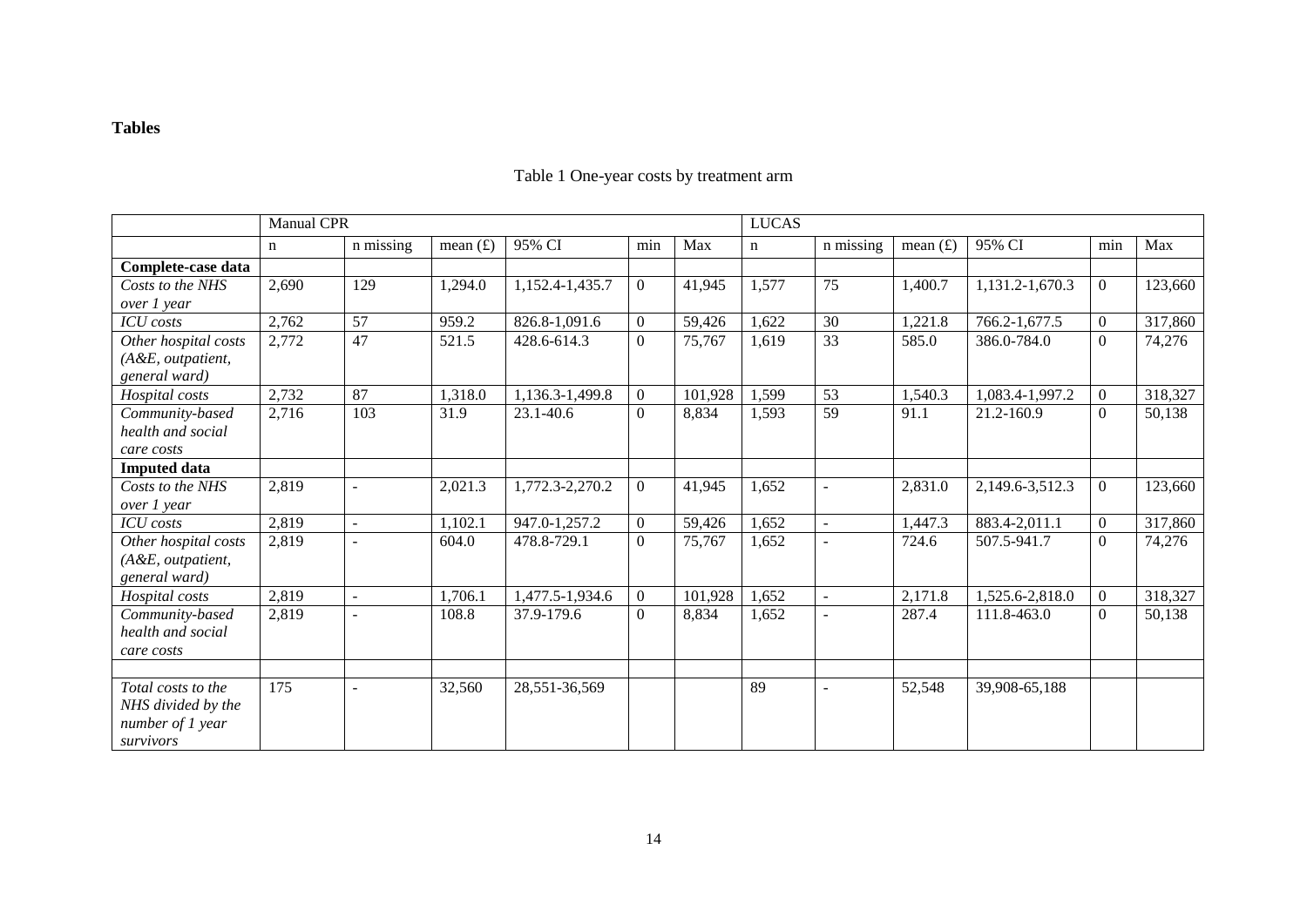## Table 2 – HRQL by treatment arm

|                                         |       | <b>Manual</b><br><b>CPR</b> |                 |       | <b>LUCAS-2</b> |                 |
|-----------------------------------------|-------|-----------------------------|-----------------|-------|----------------|-----------------|
|                                         | n     | Mean                        | 95% CI          | n     | Mean           | 95% CI          |
| <b>Utility score among</b><br>survivors |       |                             |                 |       |                |                 |
| 3 months                                | 99    | 0.780                       | 0.732-0.828     | 47    | 0.647          | 0.555-0.738     |
| 12 months                               | 95    | 0.761                       | 0.712-0.810     | 48    | 0.639          | $0.542 - 0.736$ |
|                                         |       |                             |                 |       |                |                 |
| <b>OALY</b> over 12 months              |       |                             |                 |       |                |                 |
| Complete case                           | 2.741 | 0.026                       | $0.021 - 0.031$ | 1,609 | 0.018          | $0.013 - 0.024$ |
| <i>Imputed</i>                          | 2.818 | 0.042                       | 0.036-0.048     | 1,652 | 0.033          | $0.026 - 0.040$ |

## Table3 – ICERS: within-trial analysis

| <b>Analysis</b>                            | $\mathbf n$ | Incremental cost $(\textbf{\pounds})$ | <b>Incremental</b> | <b>ICER</b>             |
|--------------------------------------------|-------------|---------------------------------------|--------------------|-------------------------|
|                                            |             |                                       | <b>OALY</b>        |                         |
| Multiple imputation (ITT)                  | 4,771       | 809.6                                 | $-0.0093$          | <b>Manual CPR</b>       |
|                                            |             |                                       |                    | dominates <sup>b)</sup> |
| Complete case (ITT)                        | 4,267       | 106.7                                 | $-0.0072$          | <b>Manual CPR</b>       |
|                                            |             |                                       |                    | dominates               |
| Complete case (ITT, average group          | 4,267       | 39.2                                  | $-0.0067$          | <b>Manual CPR</b>       |
| cost for outliers)                         |             |                                       |                    | dominates               |
| Multiple imputation (per-protocol)         | 3,793       | 495.9                                 | $-0.0142$          | <b>Manual CPR</b>       |
|                                            |             |                                       |                    | dominates               |
| Complete case (per-protocol)               | 3,391       | 296.4                                 | $-0.0070$          | Manual CPR              |
|                                            |             |                                       |                    | dominates               |
| Alternative QALY calculation <sup>a)</sup> | 4,771       | 809.6                                 | $-0.0091$          | <b>Manual CPR</b>       |
|                                            |             |                                       |                    | dominates               |
| ICU resource use derived using             | 4,771       | 934.2                                 | $-0.0093$          | <b>Manual CPR</b>       |
| <b>ICNARC</b> dataset                      |             |                                       |                    | dominates               |
| QALY derived with SF-12 (complete)         | 4,267       | 106.7                                 | $-0.0046$          | <b>Manual CPR</b>       |
| case)                                      |             |                                       |                    | dominates               |
| CACE (complete case)                       | 4,267       | 177.8                                 | $-0.012$           | <b>Manual CPR</b>       |
|                                            |             |                                       |                    | dominates               |

a) Instead of incurring 0 QALYs, patients who died within 3 months were imputed QALYs based on their total number of survival days to which we assigned a utility corresponding to the average 3-month utility in our sample.

b) A technology/treatment is said to dominate an alternative when it is less expensive and more effective than the alternative.